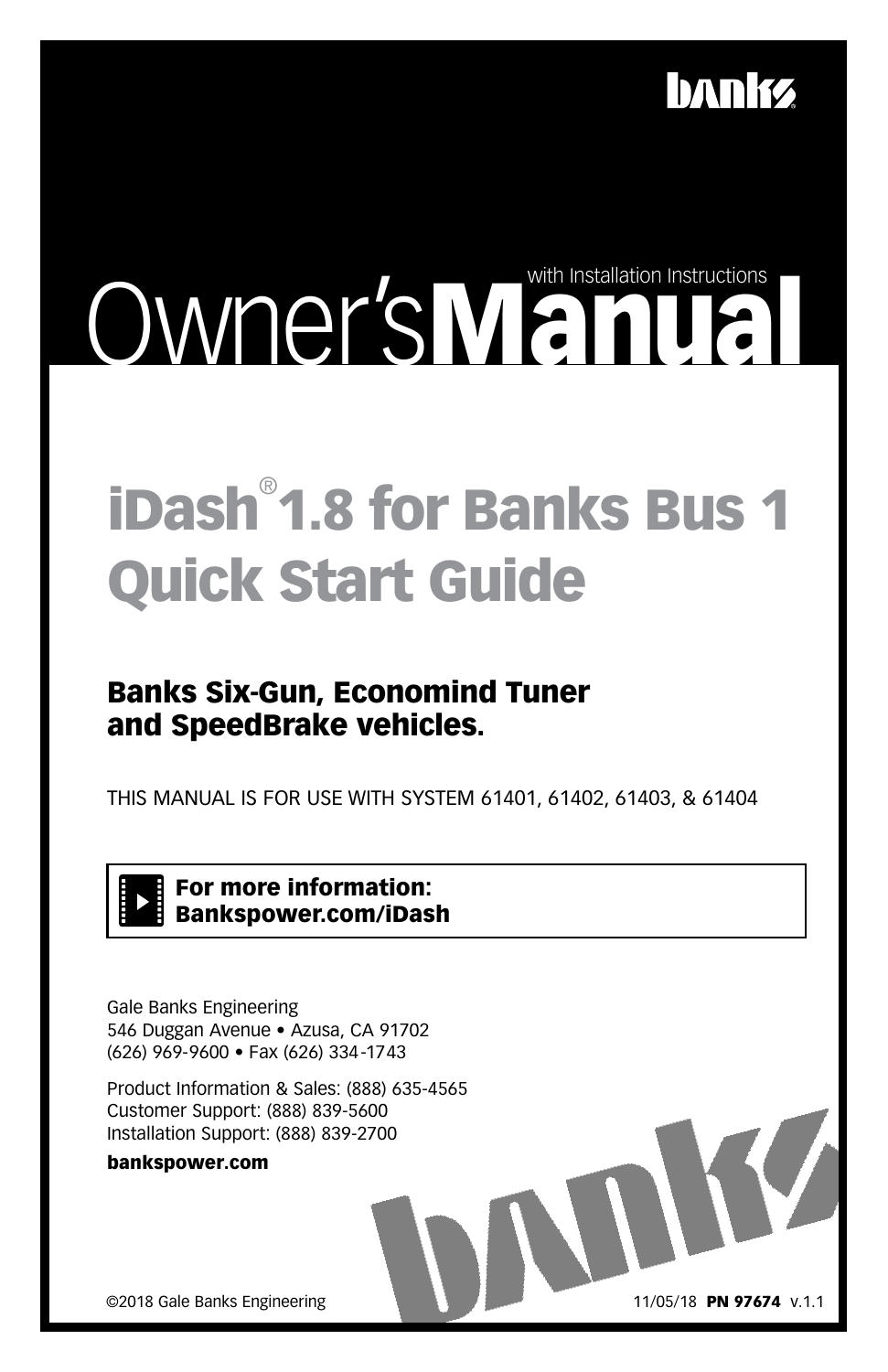### For iDash 4.3/5.0 replacement only:

1. Uninstall the Banks IQ, Banks Bridge Module, and the OBD-II cable (for the Banks IQ Bridge Interface). See Figure 1 & 2.

### For all installations:

2. Connect the OBD-II Cable for the iDash 1.8" (see Figure 2) to your vehicle's OBD-II port.

*For Motorhomes, skip step 2*

3. Connect the 6-Pin/8-Pin (Application Dependant) of the OBD-II Cable to the Power Tuner/ SpeedBrake.

4. Connect the 4-Pin connector of the OBD-II Cable to the iDash 1.8"

### (See Figure 2).

### Ford 6.0 Power Stroke Applications

For any OBD-II Cable for the Ford 6.0L (See Figure 4), a connection has to be made to the fuse panel (Fuse #22) using a fuse tap.

- Remove the Panel to reveal the fuse panel below the steering wheel and remove Fuse #22. See Figure 3.
- Apply the provided fuse tap before reinstalling. See Figure 4
- Route the female terminator connector to the fuse tap. See Figure 4









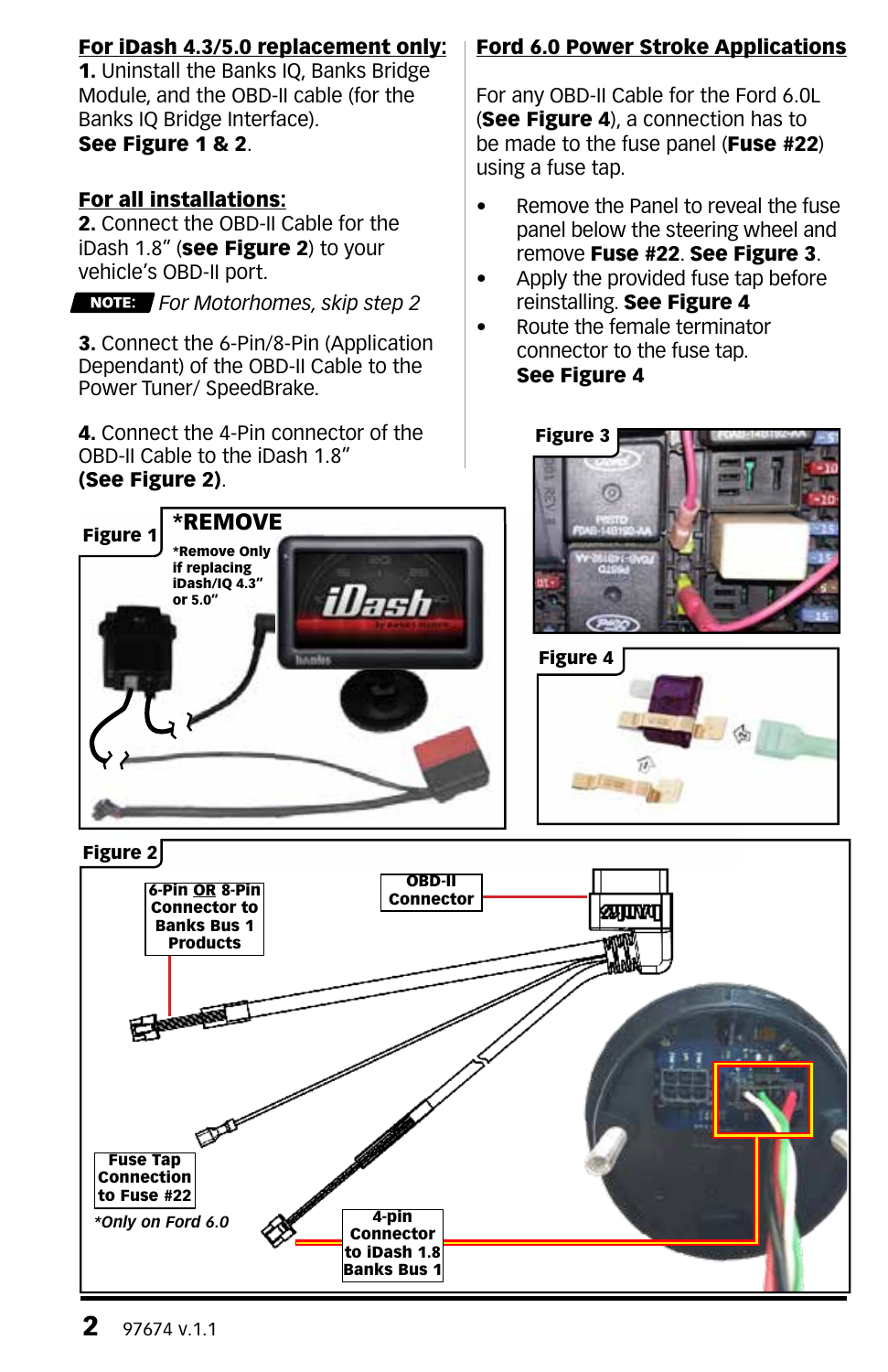### If installing multiple iDash 1.8".

A. Remove any extra terminators. Only one is needed for all iDash 1.8" connected. See Figure 5, Step A.

**B.** Use Y- Cable(s) to connect all the iDash 1.8". See Figure 5, Step B.

### Refer to the iDash 1.8" Installation manual for more detailed instructions on iDash 1.8" install.





### iDash Button Function SixGun and EconoMind Setup

To load the Tuner layout navigate to:

**• Menu -> Gauge Layout -> Tuner -> \*Select\***

To change power level:

• Press the **up** or **down** arrow.